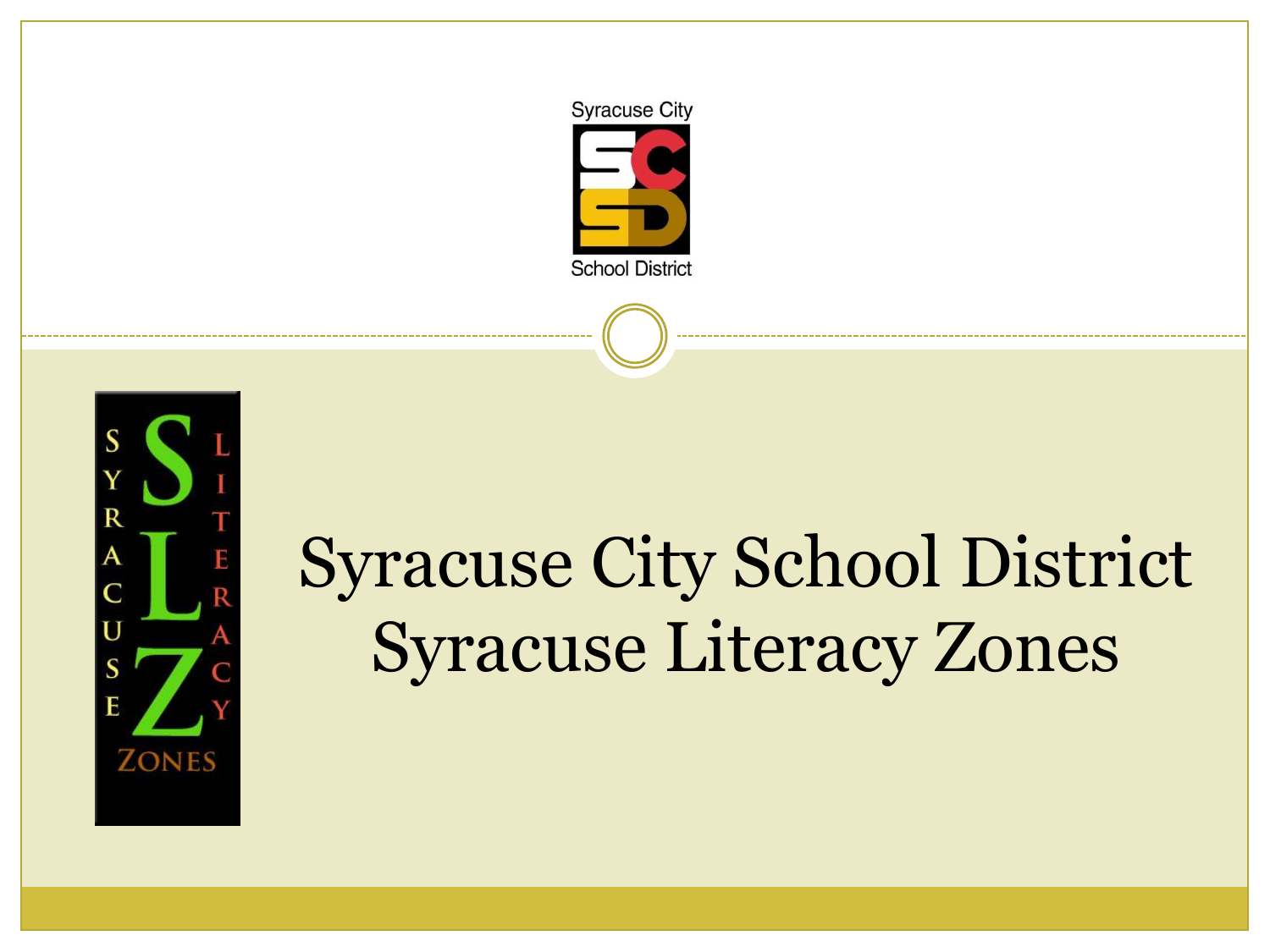### Welcome to the Syracuse City School District Literacy Zones 2

**North Literacy Zone Family Welcome Center** Grant Middle School Room 295 2400 Grant Blvd. Syracuse, NY 13208

**West Literacy Zone Family Welcome Center** West Side Learning Center Room 206 422 Gifford St. Syracuse, NY 13204

#### **South Literacy Zone Family Welcome Center**

Dr. King Elementary School Room D-124 416 E. Raynor Ave. Syracuse, NY 13202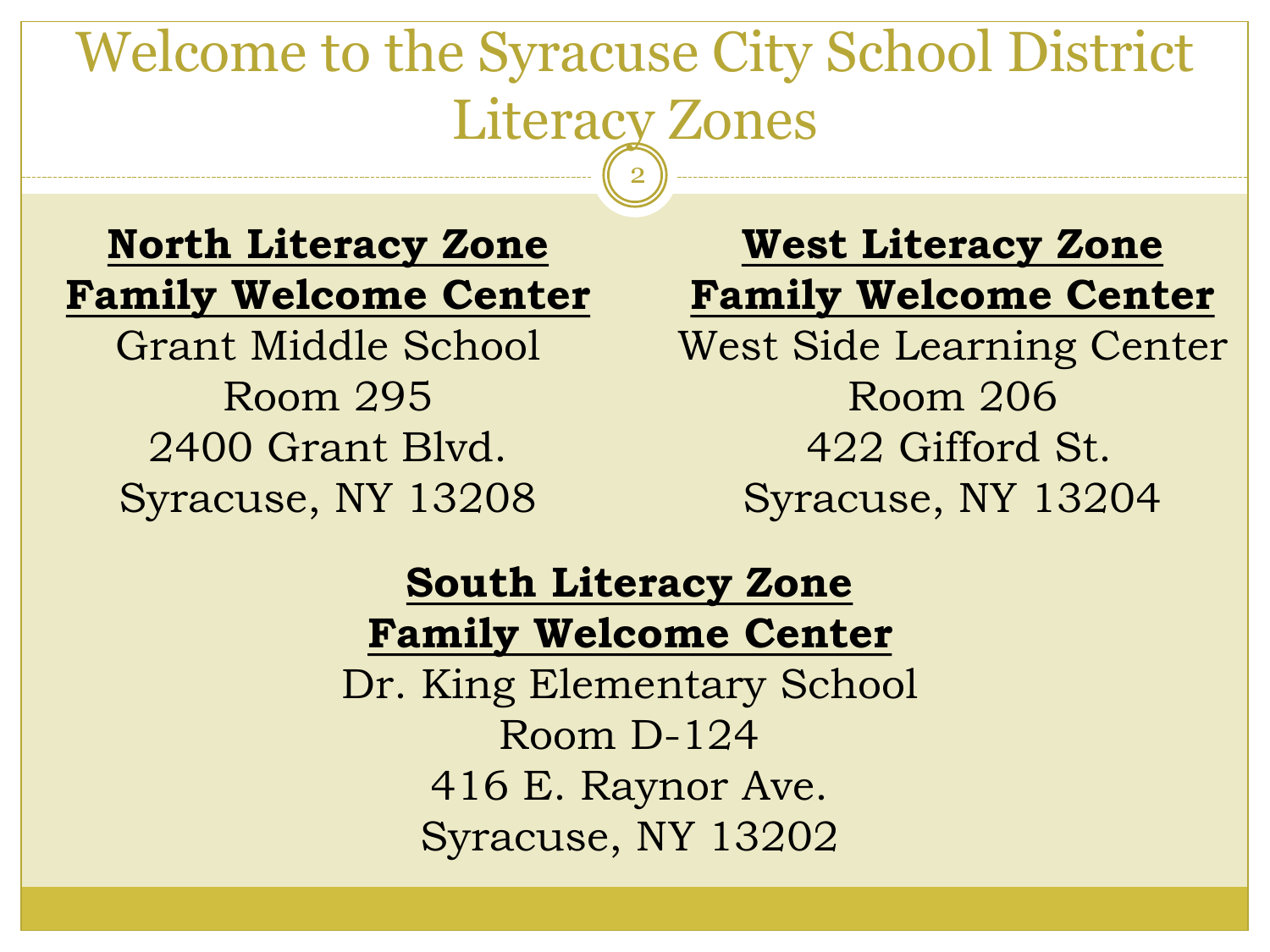## Syracuse Literacy Zones provide:

3

- One-on-one student development
- Links to Community Resources/materials
- Job search support
- On/off sites for HSE, ESL and Adult Basic Education Classes
- Internet access for Job Searches
- Resumé software/support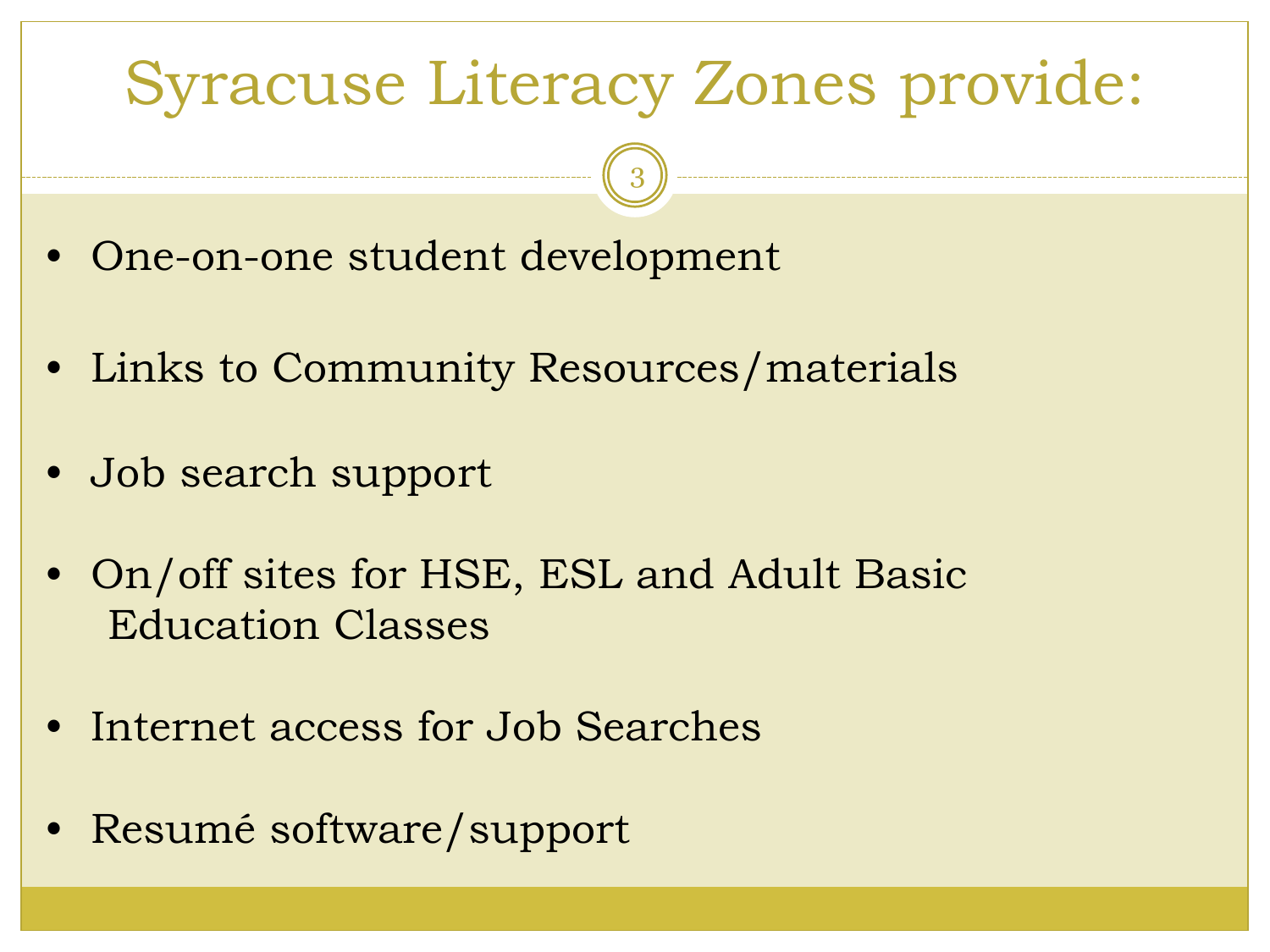## Syracuse Literacy Zone Services

4

- Specialized resources for customers requiring bilingual assistance
- Case Management
	- Applying for/recertifying for Department of Social Services, including food stamps, Medicaid
	- Communicating with Probation, Jobs+, CNY Works, RAP, ARISE
	- Housing and Landlord concerns, questions, applications
- Computer Literacy Training
	- Learner Web
- Financial/Health literacy
- Test Assessments

TABE - BEST PLUS - BEST LITERACY